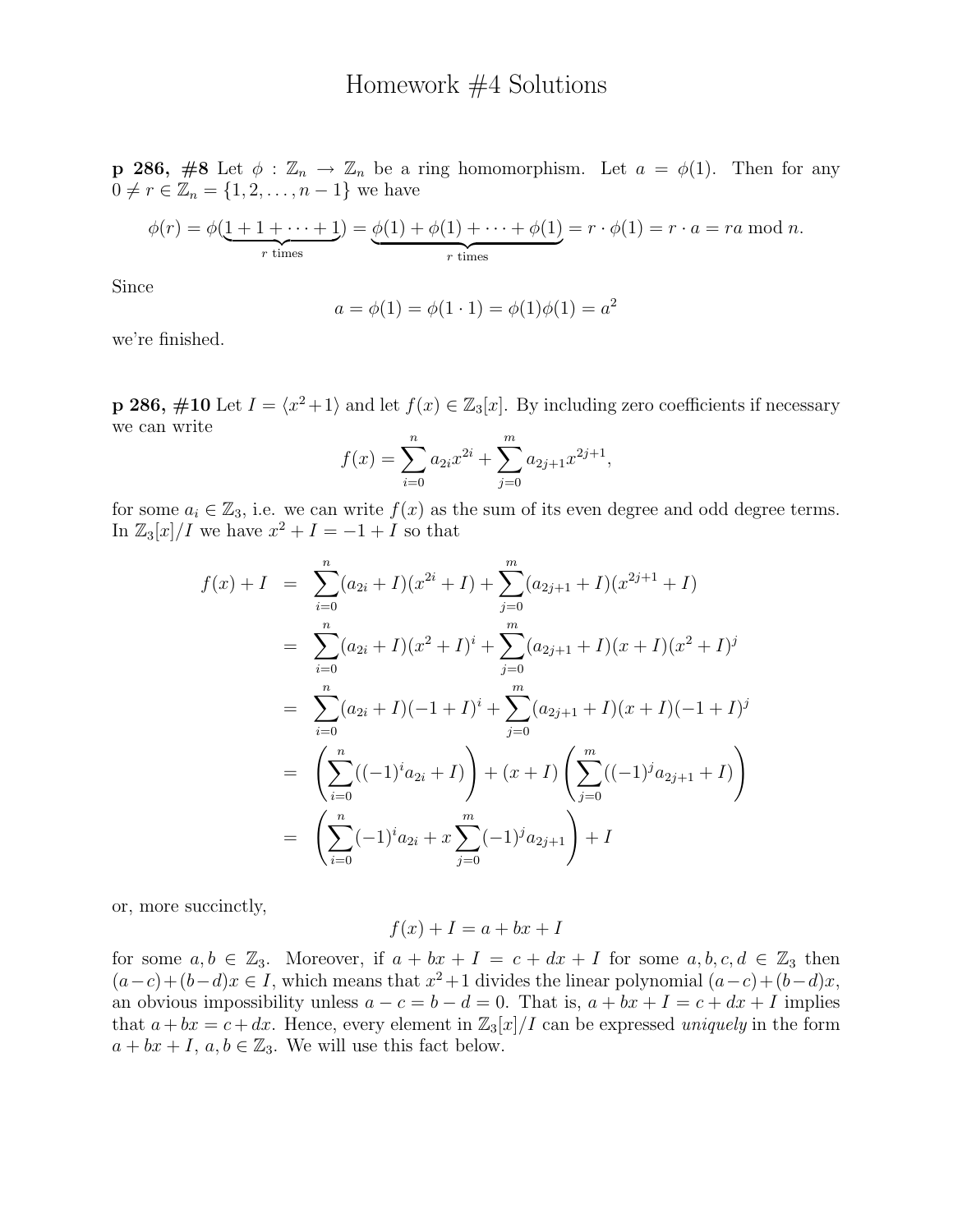Now define  $\phi : \mathbb{Z}_3[i] \to \mathbb{Z}_3[x]/I$  by  $\phi(a + bi) = a + bx + I$ . This is a homomorphism since for any  $a, b, c, d \in \mathbb{Z}_3$  we have

$$
\begin{aligned}\n\phi((a+bi)(c+di)) &= \phi((ac-bd) + (ad+bc)i) \\
&= (ac-bd) + (ad+bc)x + I \\
&= (a+bx+I)(c+dx+I) - (bd+I)(x^2+1+I) \\
&= (a+bx+I)(c+dx+I) \\
&= \phi(a+bi)\phi(c+di)\n\end{aligned}
$$

and

$$
\begin{aligned}\n\phi((a+bi)+(c+di)) &= \phi((a+c)+(b+d)i) \\
&= (a+c)+(b+d)x+I \\
&= (a+bx)+(c+dx)+I \\
&= (a+bx+I)+(c+dx+I) \\
&= \phi(a+bi)+\phi(c+di).\n\end{aligned}
$$

Moreover, the result of the preceding paragraph implies that this function is one-to-one and onto, hence provides an isomorphism between  $\mathbb{Z}_3[i]$  and  $\mathbb{Z}_3[x]/I$ .

**p 286,** #12 Define  $\phi$  : Z[ $\sqrt$  $[2] \rightarrow H$  by

$$
\phi(a+bi) = \left(\begin{array}{cc} a & 2b \\ b & a \end{array}\right).
$$

This is obviously one-to-one and onto so to prove it is an isomorphism it suffices to show that it preserves addition and multiplication. Addition is easy: for any  $a, b, c, d \in \mathbb{Z}$ 

$$
\begin{array}{rcl}\n\phi((a+b\sqrt{2})+(c+d\sqrt{2})) & = & \phi((a+c)+(b+d)i) = \left(\begin{array}{cc} a+c & 2(b+d) \\ b+d & a+c \end{array}\right) \\
& = & \left(\begin{array}{cc} a & 2b \\ b & a \end{array}\right) + \left(\begin{array}{cc} c & 2d \\ d & c \end{array}\right) = \phi(a+b\sqrt{2}) + \phi(c+d\sqrt{2}).\n\end{array}
$$

Multiplication is no more difficult, just more interesting: for  $a, b, c, d \in \mathbb{Z}$  we have

$$
\phi((a+b\sqrt{2})(c+d\sqrt{2})) = \phi((ac+2bd)+(ad+bc)\sqrt{2}) = \begin{pmatrix} ac+2bd & 2(ad+bc) \\ ad+bc & ac+2bd \end{pmatrix}
$$

$$
= \begin{pmatrix} a & 2b \\ b & a \end{pmatrix} \begin{pmatrix} c & 2d \\ d & c \end{pmatrix} = \phi(a+bi)\phi(c+di)
$$

and we're finished!

**p 287, #18** Let  $\phi : \mathbb{Z}_n \to \mathbb{Z}_n$  be an isomorphism of rings. According to exercise 8 there is an  $a \in \mathbb{Z}_n$  satisfying  $a^2 = a$  so that  $\phi(x) = ax$  for all  $x \in \mathbb{Z}_n$ . In order for  $\phi$  to be an isomorphism we must also have  $a = a \cdot 1 = \phi(1) = 1$ . Therefore  $\phi(x) = x$  for all x, i.e.  $\phi$ must be the identity homomorphism.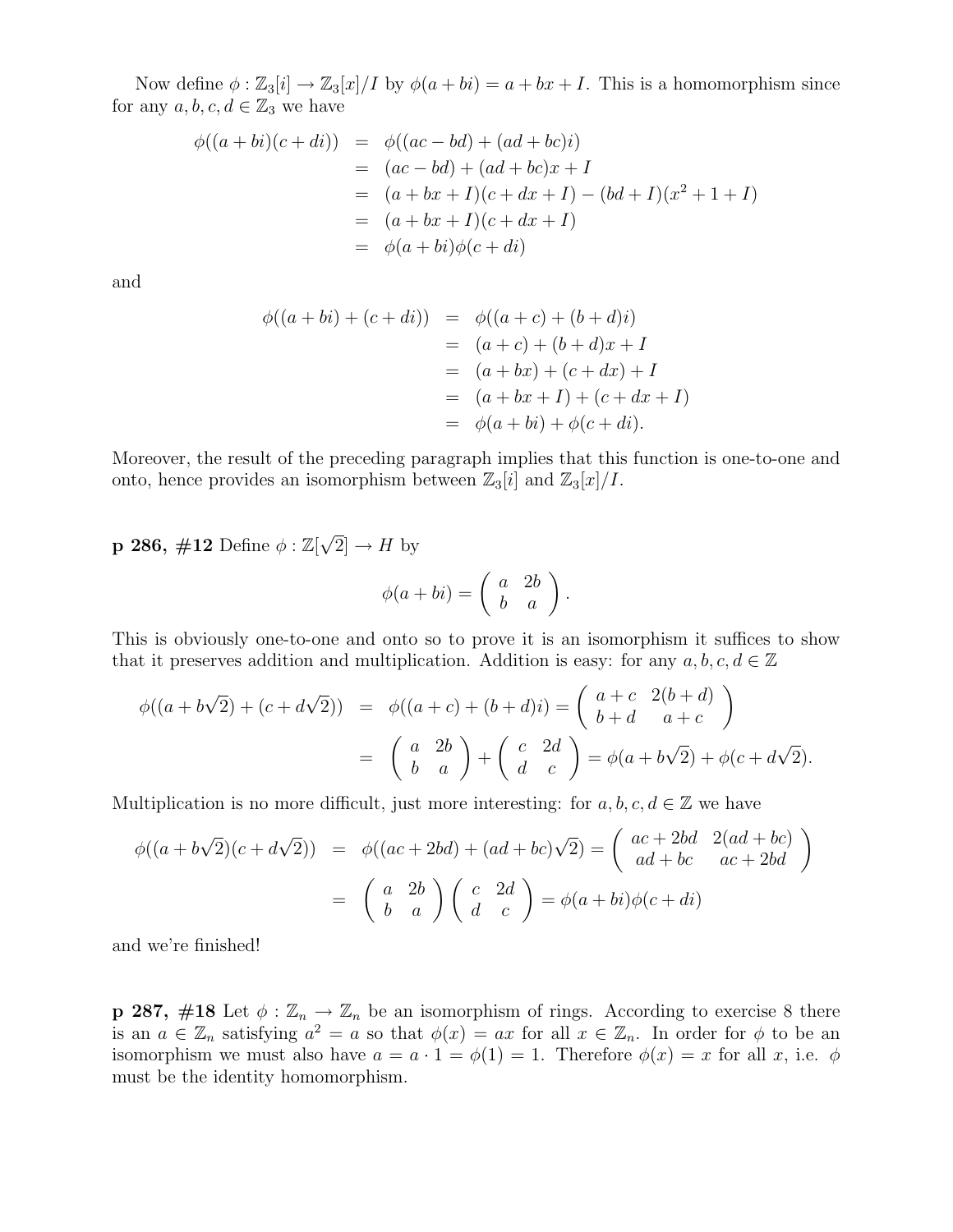**p 287, #24** Let  $\phi: R \to S$  be a homomorphism of rings and let  $a \in R$  be an idempotent. Then

$$
\phi(a)^2 = \phi(a^2) = \phi(a)
$$

since  $a^2 = a$ . Hence,  $\phi(a)$  is an idempotent as well.

**p** 288,  $\#36$  Let  $\phi : \mathbb{Q} \to \mathbb{Q}$  be an homomorphism of rings. Since  $\mathbb{Q}$  is a field and ker  $\phi$ is an ideal, we must have ker  $\phi = \{0\}$  or ker  $\phi = \mathbb{Q}$ . That is, either  $\phi$  is one-to-one or  $\phi$ maps every element to 0. Clearly there is no more work to be done in the latter case, so we assume  $\phi$  is one-to-one. The only idempotents in a domain are 0 and 1 so the previous exercise implies that  $\phi(1)$  is 0 or 1. But  $\phi(0) = 0$  and  $\phi$  is one-to-one, so  $\phi(1) = 1$ . It follows that for any positive integer  $n$  we have

$$
\phi(n) = \phi(\underbrace{1+1+\cdots+1}_{n \text{ times}}) = \underbrace{\phi(1)+\phi(1)+\cdots+\phi(1)}_{n \text{ times}} = n.
$$

Moreover,  $1 = \phi(1) = \phi((-1)^2) = \phi(-1)^2$  implies  $\phi(-1) = \pm 1$ , so one-to-one-ness give  $\phi(-1) = -1$ . Hence, if n is a negative integer,  $n = -m$  with  $m > 0$  and

$$
\phi(n) = \phi(-1 \cdot m) = \phi(-1)\phi(m) = -1 \cdot m = n.
$$

Therefore  $\phi(n) = n$  for all  $n \in \mathbb{Z}$ . If n is a nonzero integer then we also have

$$
1 = \phi(1) = \phi\left(n \cdot \frac{1}{n}\right) = \phi(n)\phi\left(\frac{1}{n}\right) = n\phi\left(\frac{1}{n}\right)
$$

from which it follows that  $\phi(1/n) = 1/n$ . Finally, for any  $r \in \mathbb{Q}$  we can write  $r = a/b$  with  $a, b \in \mathbb{Z}, b \neq 0$  so that

$$
\phi(r) = \phi\left(\frac{a}{b}\right) = \phi\left(a \cdot \frac{1}{b}\right) = \phi(a)\phi\left(\frac{1}{b}\right) = a \cdot \frac{1}{b} = \frac{a}{b} = r.
$$

Thus, if  $\phi$  is a one-to-one homomorphism from  $\mathbb Q$  to  $\mathbb Q$  then  $\phi$  is the identity map.

p 288, #38 We will need the following elementary lemma.

**Lemma 1.** Let p be a prime. Then the binomial coefficient  $\binom{p}{k}$  $\binom{p}{k}$  is divisible by p for all  $1 \leq k \leq p-1$ .

Proof. We know

$$
\binom{p}{k} = \frac{p!}{(p-k)!k!} = \frac{p(p-1)!}{(p-k)!k!}
$$

so that p divides  $(p-k)!k!\binom{p}{k}$  $\binom{p}{k}$ . Since p is prime this means that p must divide one of  $2, 3, \ldots, p-k \text{ or } 2, 3, \ldots, k \text{ or } {p \choose k}$  $\binom{p}{k}$ . Since both k and  $p - k$  are strictly less than p the only possibility is the last, i.e. p must divide  $\binom{p}{k}$  $_{k}^{p}).$  $\Box$ 

We now complete the exercise. Let R be a commutative ring with prime characteristic  $p$ and define  $\phi: R \to R$  by  $\phi(x) = x^p$ . For any  $x, y \in R$  we have

$$
\phi(xy) = (xy)^p = x^p y^p = \phi(x)\phi(y)
$$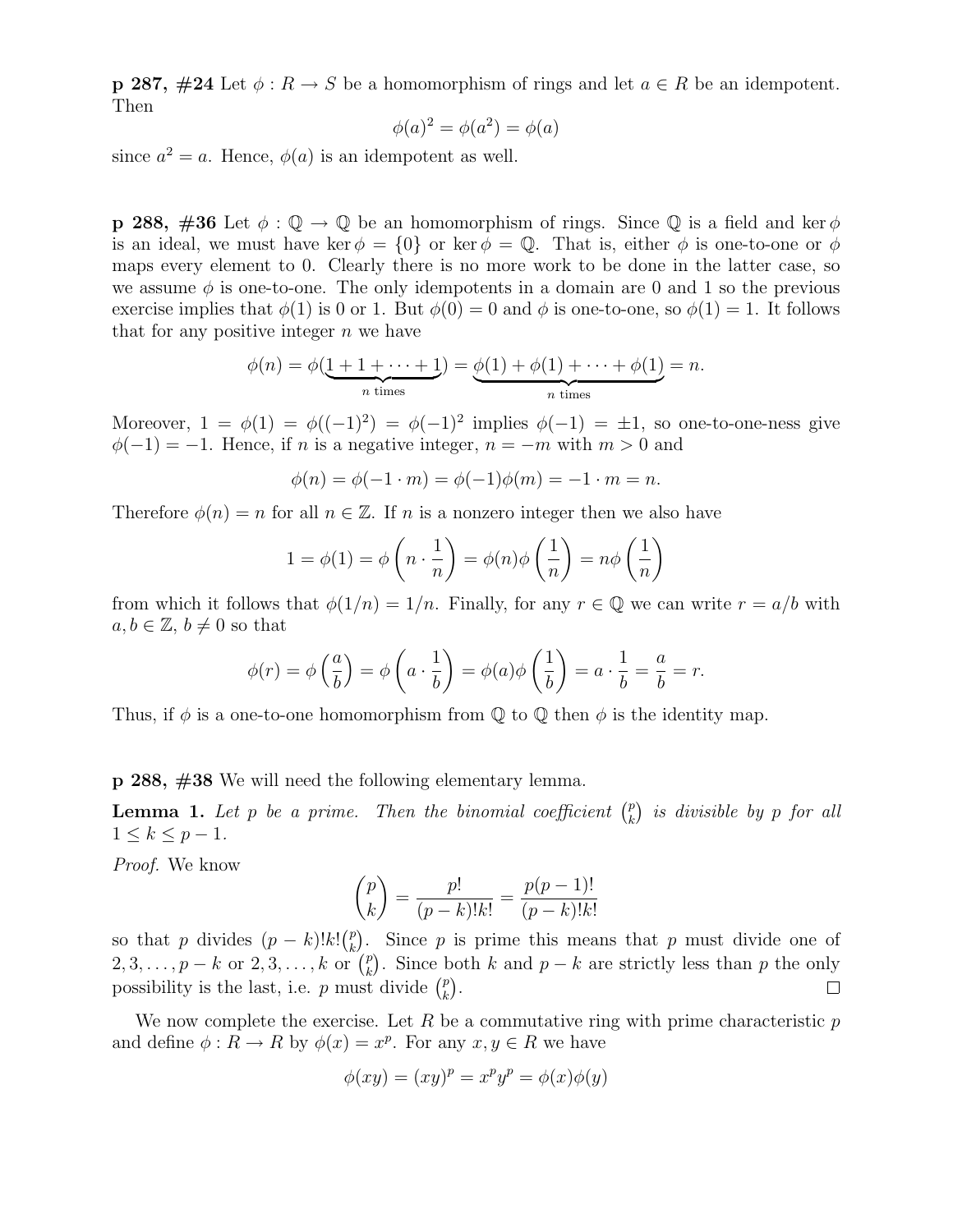and

$$
\phi(x + y) = (x + y)^p = \sum_{k=0}^p {p \choose k} x^k y^{p-k} = x^p + y^p = \phi(x) + \phi(y).
$$

The middle terms in the last expression vanish because, according to the lemma, all the binomial coefficients are divisible by p, the characteristic of R. Hence,  $\phi$  is a homomorphism. This homomorphism figures prominently in the Galois theory of finite fields.

**p 288, #40** Let F be a field, R be a ring and  $\phi : F \to R$  be an onto homomorphism. According to the first isomorphism theorem  $F/\ker \phi \cong R$ . If R has more than one element then we cannot have ker  $\phi = F$ . However, since the kernel is an ideal and F is a field, the only other option we have is ker  $\phi = \{0\}$ . Hence,  $\phi$  is also one-to-one and is therefore an isomorphism.

**p 288,**  $\#46$  Let  $\phi : \mathbb{R} \to \mathbb{R}$  be an isomorphism of rings. We can argue exactly as in Exercise 36 to conclude that  $\phi(r) = r$  for all  $r \in \mathbb{Q}$ . Let  $x, y \in \mathbb{R}$  with  $x < y$ . Then  $y - x > 0$  so there is a  $z \in \mathbb{R}^+$  so that  $x - y = z^2$ . Then

$$
\phi(y) - \phi(x) = \phi(y - x) = \phi(z^2) = \phi(z)^2 > 0
$$

since  $\phi(z) \neq 0$  as  $\phi$  is one-to-one. That is, if  $x < y$  then  $\phi(x) < \phi(y)$ , i.e.  $\phi$  preserves the natural order on R. Let  $x \in \mathbb{R}$  and suppose that  $x < \phi(x)$ . Since  $\mathbb Q$  is dense in R we can find an  $r \in \mathbb{Q}$  with  $x < r < \phi(x)$ . But then  $\phi(x) < \phi(r) = r < \phi(x)$ , an impossibility. We have a similar contradiction if  $x > \phi(x)$  and so we conclude that  $\phi(x) = x$ . Since x was an arbitrary element of  $\mathbb R$  we conclude that  $\phi$  is the identity map.

$$
\mathbf{p} \text{ 289, } \#60 \text{ a. Let } \begin{pmatrix} a & b \\ b & a \end{pmatrix}, \begin{pmatrix} c & d \\ d & c \end{pmatrix} \in R. \text{ Then}
$$

$$
\phi \left( \begin{pmatrix} a & b \\ b & a \end{pmatrix} + \begin{pmatrix} c & d \\ d & c \end{pmatrix} \right) = \phi \left( \begin{pmatrix} a+c & b+d \\ b+d & a+c \end{pmatrix} \right) = (a+c) - (b+d)
$$

$$
= (a-b) + (c-d) = \phi \left( \begin{pmatrix} a & b \\ b & a \end{pmatrix} \right) + \phi \left( \begin{pmatrix} c & d \\ d & c \end{pmatrix} \right)
$$

and

$$
\phi\left(\begin{pmatrix} a & b \\ b & a \end{pmatrix} \begin{pmatrix} c & d \\ d & c \end{pmatrix} \right) = \phi\left(\begin{pmatrix} ac+bd & ad+bc \\ ad+bc & ac+bd \end{pmatrix} \right) = (ac+bd) - (ad+bc)
$$

$$
= (a-b)(c-d) = \phi\left(\begin{pmatrix} a & b \\ b & a \end{pmatrix} \right) \phi\left(\begin{pmatrix} c & d \\ d & c \end{pmatrix} \right)
$$

proving that  $\phi$  is a homomorphism.

<sup>&</sup>lt;sup>1</sup>We have seen that any field of characteristic 0 contains  $\mathbb{Q}$  as a subfield and that any field of characteristic p contains  $\mathbb{Z}_p$ as a subfield. In each case, these fields are called the *prime subfields* and it is a general fact that any automorphism of a field must fix its prime subfield element-wise.